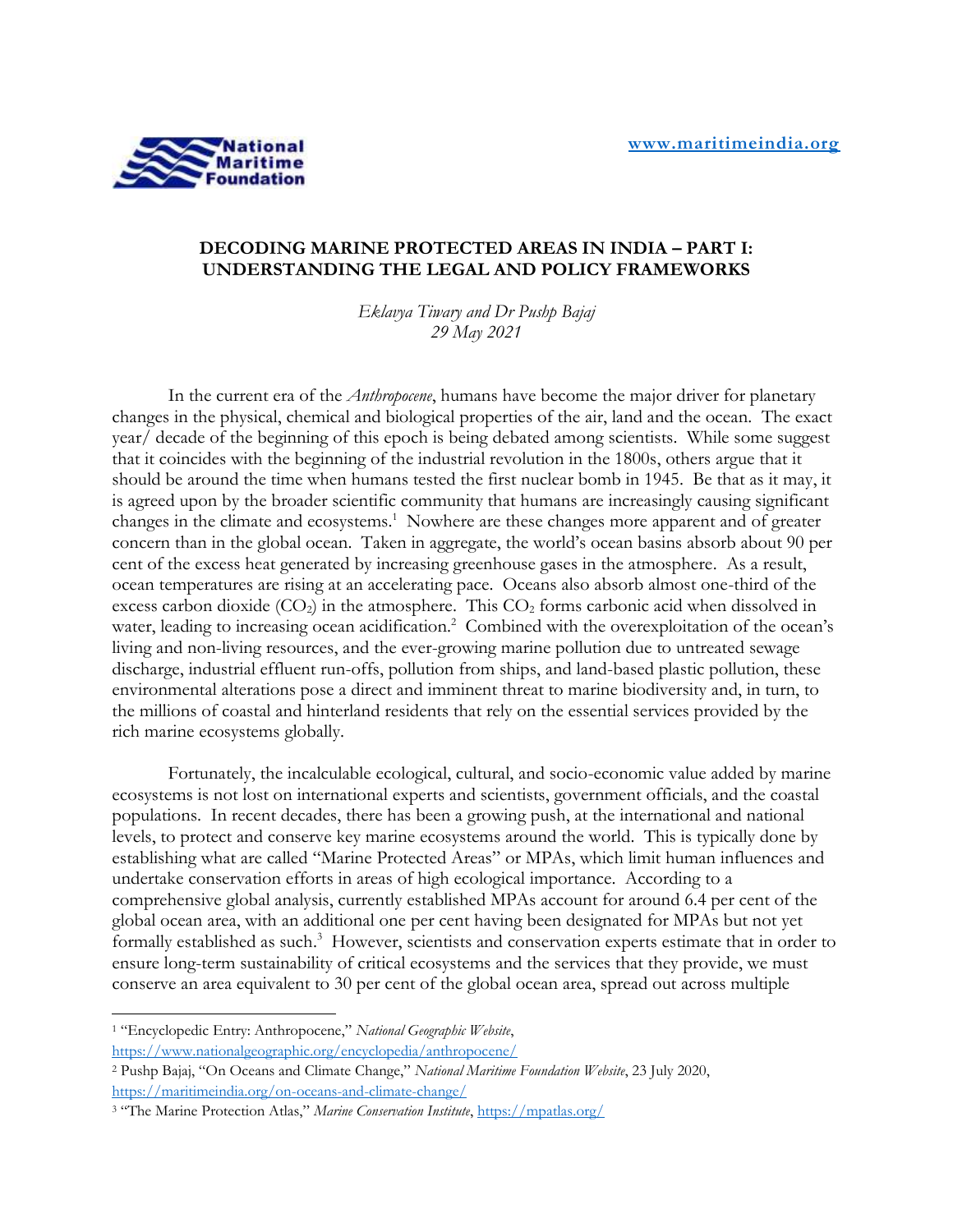biodiversity hotspots. Clearly, there is a long way still to go! Moreover, there are some major concerns among experts over the effectiveness of the conservation and monitoring measures adopted in MPAs which can vary widely amongst different countries and even amongst states, provinces and suchlike administrative divisions within a given country.

In this context, this two-part article series, which is targeted at local- and national-level policymakers, coastal and marine conservationists, researchers, and other stakeholders, provides a comprehensive analysis of MPAs, with a specific focus on the Indian perspective. It assesses the efficacy of these MPAs and the challenges associated with their effective management, as also the opportunities and socio-economic benefits that would accrue from expanding MPA coverage. This first part provides an overview of India's MPA network and highlights the existing challenges both at the policy level and in field management. To put this into perspective, the article begins with a background of the international framework and the key events that led to the rapid implementation of MPAs globally. Subsequently, it elaborates on the national laws that govern MPA establishments in India and the outlook on future utilisation of MPAs by providing suggestions for appropriate framing of National Biodiversity Targets for the following decade. Finally, it highlights the outstanding challenges in the monitoring and continued functioning of MPAs in India. The next part in the series will dwell in detail upon the legal and governance challenges associated with creating MPAs in the Exclusive Economic Zone (EEZ) and across marine areas that may be shared between two or more countries. A comprehensive set of policy recommendations to create robust MPA establishment, management, and monitoring frameworks, to ensure long-term protection and conservation of critical marine ecosystems, will also be provided in Part II.

#### **Evolution of the Global MPA Discourse**

The praxis of establishing Protected Areas (PA) in global conservation efforts can be dated as far back as the first World Conference on National Parks that was held in Washington, USA, in 1962. Hosted by the International Union for the Conservation of Nature (IUCN), the event was a first in a chain of international conferences, held approximately every ten years, which focussed on the role of PAs in the protection and conservation of natural biodiversity.<sup>4</sup> This newfound emphasis on PA measures subsequently fuelled the establishment of Marine Protected Areas (MPAs) in the 1970s and 1980s, with an estimated 1000 MPAs having been established in 87 countries by 1986. 5 Further, the lack of a binding international agreement on the conservation of biodiversity was remediated by the Convention on Biological Diversity (CBD) in 1993. With the approval of 193 nation-states, the CBD remains the overarching document necessitating biodiversity conservation. Article 2 of the CBD defines a Protected Area as: 6

*"a geographically defined area, which is designated or regulated and managed to achieve specific conservation objectives."*

This definition exhibits indifference to the terrain and was intended to incorporate both, terrestrial and marine areas. However, the generic nature of this definition allowed for the

<sup>4</sup> IUCN Protected Areas Programme, 50 Years of Working for Protected Areas: A Brief History of IUCN World Commission on Protected Areas (Gland, Switzerland: IUCN, 2010)

[https://www.iucn.org/sites/dev/files/import/downloads/history\\_wcpa\\_15july\\_web\\_version\\_1.pdf](https://www.iucn.org/sites/dev/files/import/downloads/history_wcpa_15july_web_version_1.pdf) 

<sup>5</sup> Maynard E. Silva et al, A Bibliographic Listing of Coastal and Marine Protected Areas: A Global Survey (Falmouth, Massachusetts: Woods Hole Oceanographic Institution, 1986).<https://doi.org/10.1575/1912/7543>

<sup>6</sup> *Convention on Biological Diversity*, Rio De Janeiro, 29 December 1993,<https://www.cbd.int/convention/text/>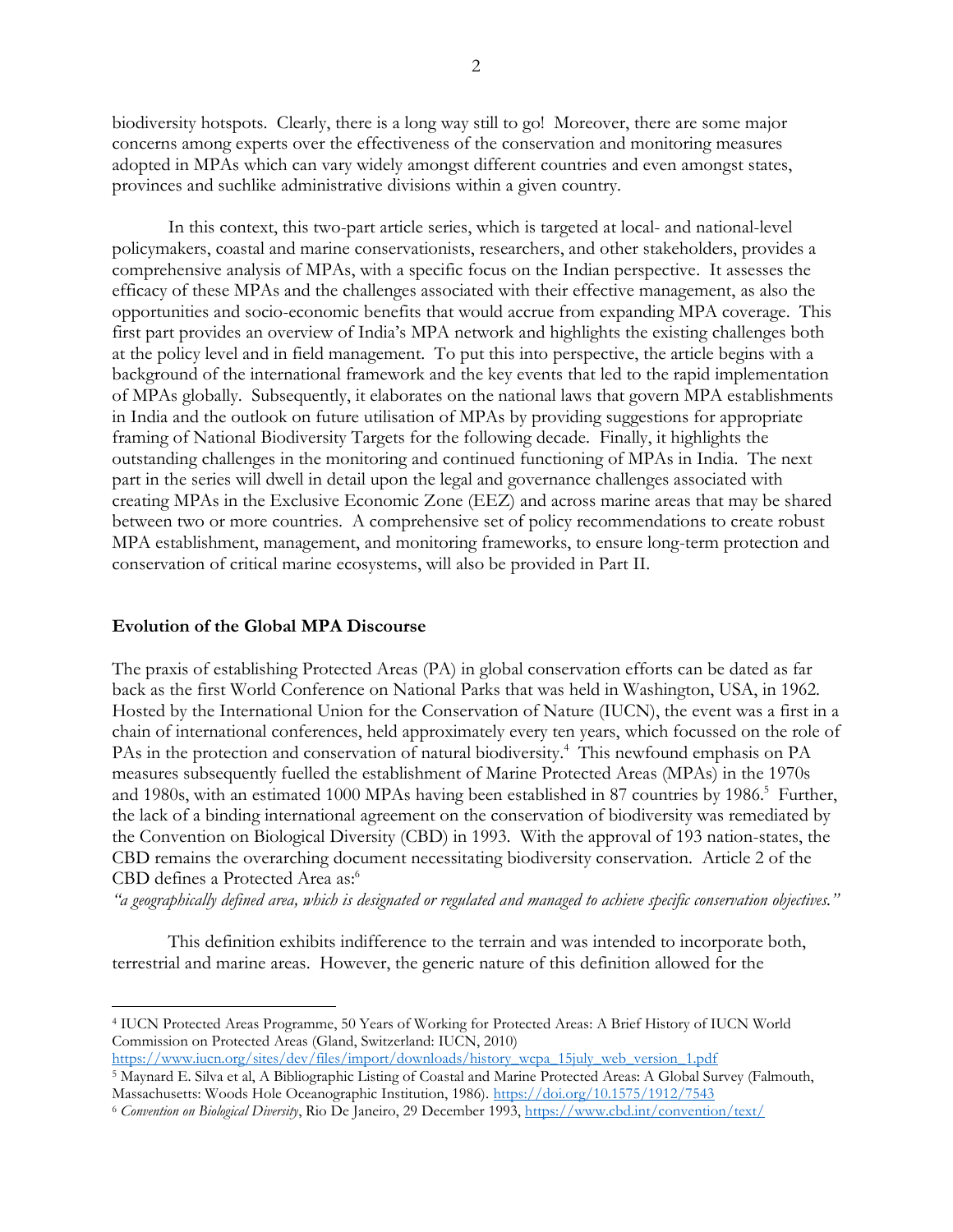continued lack of understanding on the activities permitted in and the limitations set by MPAs. This dilemma was partially offset in 2004 when the Conference of Parties to the CBD interpreted the umbrella definition in the context of the marine environment as:

*"[an] area within or adjacent to the marine environment, together with its overlying waters and associated flora, fauna and historical and cultural features, which has been reserved by legislation or other effective means, including custom,*  with the effect that its marine and/or coastal biodiversity enjoys a higher level of protection than its surroundings."

This certainly provides a more detailed description. The emphasis on *"reserved by legislation or other effective means, including custom"* is of particular significance, being a first in recognizing the role of community traditions in Protected-Area management.<sup>7</sup> Yet, the definition of Protected Areas in Article 2 of the CBD still needed to be remediated. In 2008, the IUCN provided a new definition that has since been the central reference for governments worldwide:

*"A protected area is a clearly defined geographical space, recognised, dedicated and managed, through legal or other effective means, to achieve the long-term conservation of nature with associated ecosystem services and cultural values."*

The IUCN has since remained a key player amidst a variety of institutions in guiding the developments of PAs worldwide. In 2013, it published *Guidelines for Protected Area Management*  Categories, which elaborate the interpretation of each term in the above definition.<sup>8</sup> These guidelines were also intended to resolve widespread confusion about varying regulations in Pas. They provide a structured framework by assigning six different categories of Pas, based on differentiated regulations. In the context of MPAs, the document identified these categories to span from Category I (no-take MPAs with zero extraction) and Category VI (with sustainable take of specific resources) with an increasing easing of restrictions as one moved from Category I to Category VI.<sup>9</sup>

However, independent analyses have shown that the IUCN classification of MPAs remains inadequate, which leads to problems in the implementation stages. In many cases, a single MPA itself includes different zones with varying regulations, with some sections being 'no-take' and others allowing multiple use, which complicates the assessment of conservation effectiveness and public perception. Often, the established regulations within MPAs are loosely described and may be poorly aligned or insufficient to fulfil the stated objectives. The cumulative effect of this manifests in faulty monitoring and management of MPAs, allowing them to exist solely as superficial 'paper parks'. Recently, a more consistent classification of MPAs has been suggested, which identifies each zone within an MPA and assesses the regulations based on their respective impact on biodiversity. This approach classifies MPAs as well as each zone individually, identifying the types of uses permitted within the MPA zone and the overall MPA, so as to gain a more accurate understanding of real-time conservation.<sup>10</sup>

<sup>7</sup> Youna Lyons et al, "Moving from MPAs To Area-Based Management Measures in the South China Sea" *The International Journal of Maritime* Law 35, No.2 (October 2019): 201-231, [https://doi.org/10.1163/15718085-23521101.](https://doi.org/10.1163/15718085-23521101) <sup>8</sup> Nigel Dudley et al, "Guidelines for Applying Protected Area Management Categories including IUCN WCPA Best Practice Guidance on Recognising Protected Areas and Assigning Management Categories and Governance Types," A Monograph by the *International Union for Conservation of Nature* (2013)[, https://portals.iucn.org/library/node/30018.](https://portals.iucn.org/library/node/30018) 9 *Ibid*

<sup>10</sup> Bárbara Horta e Costa et al, "A Regulation-Based Classification System for Marine Protected Areas (MPAs)," Marine Policy 72, (October 2016): 192-198[, https://doi.org/10.1016/j.marpol.2016.06.021.](https://doi.org/10.1016/j.marpol.2016.06.021)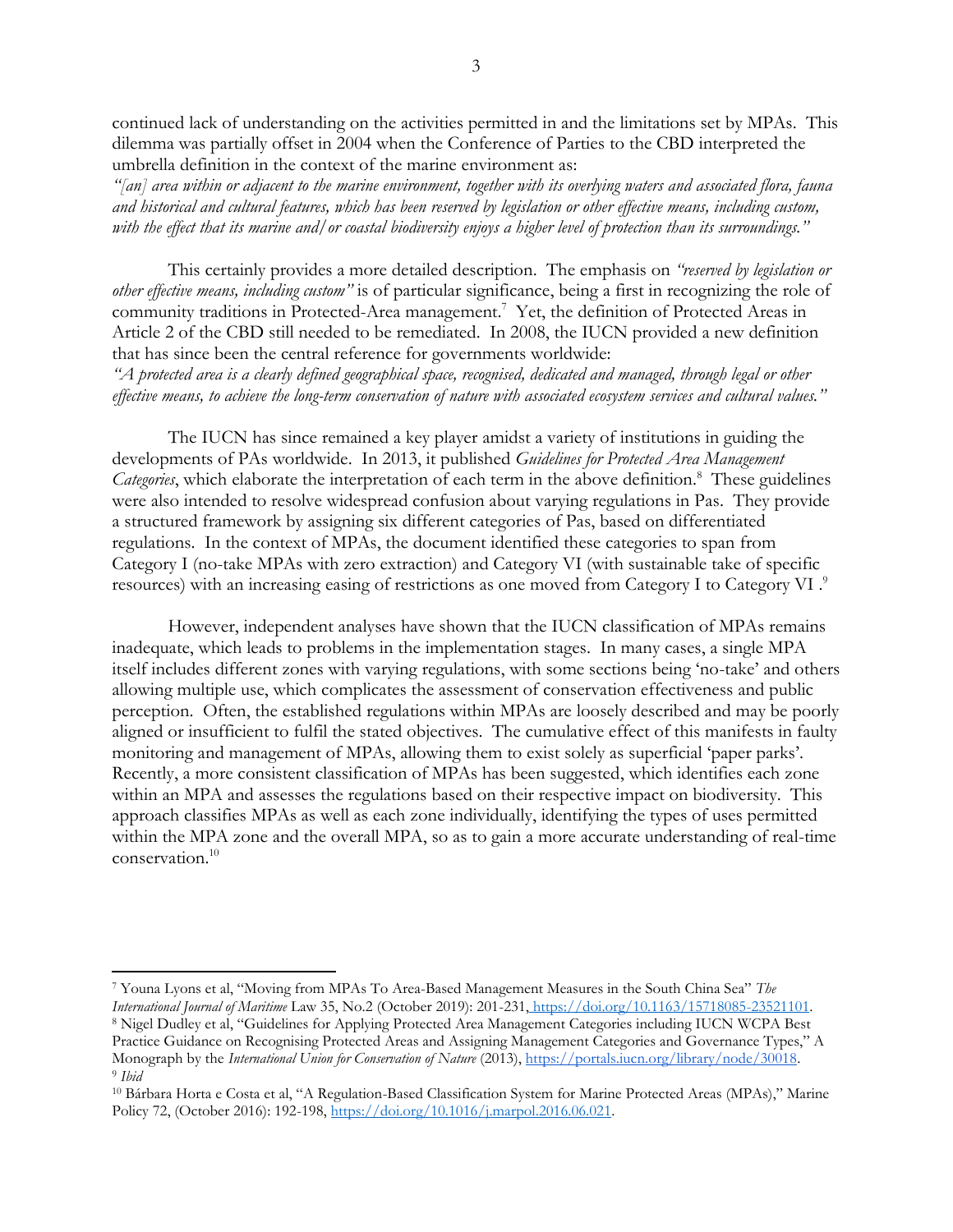#### *Biodiversity Targets: Then and Now*

The ninth meeting of the Conference of the Parties (COP 9) to the CBD, held in 2010, laid out 20 comprehensive targets called the 'Aichi Biodiversity Targets'. Target 11 committed to the following area-based conservation goal:

*"By 2020, at least 17 per cent of terrestrial and inland water, and 10 per cent of coastal and marine areas, especially areas of particular importance for biodiversity and ecosystem services, are conserved through effectively and equitably managed, ecologically representative and well-connected systems of protected areas and other effective area-based conservation measures and integrated into the wider landscapes and seascapes."*

This global commitment to cover *"10 per cent of coastal and marine areas"* was subsequently adopted in the UN's Sustainable Development Goals (SDG 14.5) and was successful in at least stimulating countries to develop Protected Area networks and utilise *"other effective area-based conservation measures"* which were defined during the COP 14 to the CBD in 2018 as: *"a geographically defined area other than a Protected Area, which is governed and managed in ways that achieve positive and sustained long-term outcomes for the in-situ conservation of biodiversity, with associated ecosystem functions and services and where applicable, cultural, spiritual, socio-economic and other locally relevant values."* The decadal report of the CBD, entitled "Global Biodiversity Outlook – 5", released in September 2020, noted an increase in MPAs from 3% in 2000 to 7% in 2020 in respect of global coastal and marine areas. The report further claimed that the 10% target was likely to be achieved by the end of the year and may be exceeded if and when *'other effective area-based conservation'* measures are included.<sup>11</sup>

However, as of March 2021, the World Database on Protected Areas reported that only  $7.65\%$  of the global seas had been covered.<sup>12</sup> It should, of course, be borne in mind that these aggregated statistics often differ from those reported by individual countries due to differences in methodologies and datasets used to assess protected area coverage. The PA coverage of India itself is undermined greatly in the database — the reasons for which certainly call for further scrutiny. Nevertheless, it cannot be denied that "Aichi Target 11" has been only partially met. The race to reach targets is expected to intensify as the world moves to more ambitious conservation commitments. On 11 January 2021, for instance, France hosted the "One Planet Summit for Biodiversity". Amongst several other undertakings, the summit launched the "High Ambition Coalition (HAC) for Nature and People". This is a coalition of 50 countries aiming to achieve a global agreement to protect at least 30 per cent of the planet's land and 30 per cent of its oceans. The HAC intends to influence the decisions of the fifteenth meeting of the Conference of Parties (COP 15) to the CBD, which will convene later in 2021, which seeks to establish global biodiversity targets for this decade  $(2020-2030).$ <sup>13</sup>

<sup>11</sup> Secretariat of the Convention on Biological Diversity, *Global Biodiversity Outlook 5 – Summary for Policy Makers* (Montreal, Quebec: CBD, 2020),<https://www.cbd.int/gbo/gbo5/publication/gbo-5-spm-en.pdf>

<sup>12</sup> "Discover the World's Protected Areas," Protected Planet, Accessed on 11 May 2021, <https://www.protectedplanet.net/en>

<sup>13</sup> High Ambition Coalition for Nature and People, "50 Countries Announce Bold Commitment to Protect at Least 30% of the World's Land and Ocean by 2030," *Campaign For Nature*, 11 January 202[1,](https://www.campaignfornature.org/50-countries-announce-bold-commitment-to-protect-at-least-30-of-the-worlds-land-and-ocean-by-2030)

[https://www.campaignfornature.org/50-countries-announce-bold-commitment-to-protect-at-least-30-of-the-worlds](https://www.campaignfornature.org/50-countries-announce-bold-commitment-to-protect-at-least-30-of-the-worlds-land-and-ocean-by-2030)[land-and-ocean-by-2030](https://www.campaignfornature.org/50-countries-announce-bold-commitment-to-protect-at-least-30-of-the-worlds-land-and-ocean-by-2030)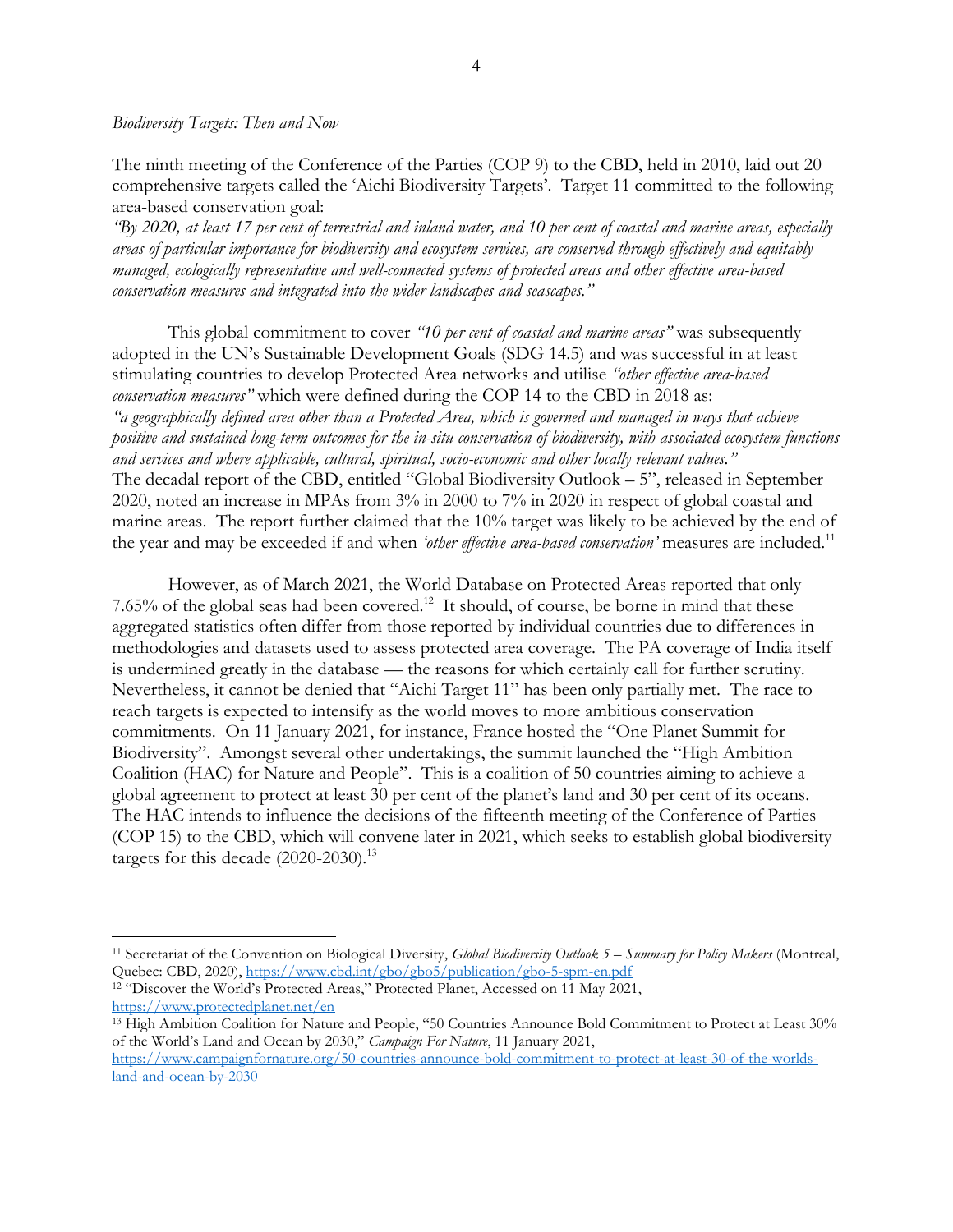# **The National Stage: India's Approach to Ecosystem Conservation**

## **Legal Frameworks**

In India, the legal framework governing Protected Areas mandates the following categories through the respective legislations:

- 1) Reserved/ Designated Forest Areas declared as such under the Indian Forest Act, 1927.
- 2) Protected Areas declared under any of the four categories of the Wildlife Protection Act, 1972, namely, National Parks, Wildlife Sanctuaries, Community Reserves, and Conservation Reserves.
- 3) Biodiversity Heritage Sites notified under the Biological Diversity Act, 2002.
- 4) Wetlands identified and notified under Wetland (Conservation and Management) Rules, 2017.<sup>14</sup>

Terminological imprecision has allowed for a common misunderstanding that PAs in India are legislated only by the Wildlife Protection Act of 1972. In fact, all the above categories fall under the ambit of the protected area definitions offered both by the CBD and the IUCN. The Wildlife Protection Act of 1972 takes precedence in the context of Marine Protected Areas and will, therefore, remain the central reference document in further discussion. This Act, despite having been amended several times, fails to explicitly distinguish MPAs from other Pas, and hence permits their establishment under all the categories described in the Act. Most MPAs have been established as National Parks and Wildlife Sanctuaries and exercise the regulations of the same. The various permissible activities in an MPA under the various conservation levels are listed below in **Table 1**.

|                                                                            | Table 1:              |           |           |             |  |  |
|----------------------------------------------------------------------------|-----------------------|-----------|-----------|-------------|--|--|
| Matrix of Permissible Marine Activities for MPAs under the Wildlife Act[x] |                       |           |           |             |  |  |
| (Y- allowed, N- not allowed, NA - Not applicable)                          |                       |           |           |             |  |  |
| <b>Activity Type</b>                                                       | <b>National Park</b>  | Sanctuary | Community | Conservatio |  |  |
|                                                                            |                       |           | Reserve   | n Reserve   |  |  |
| Research: non-extractive                                                   | Y (with permission)   | Y         |           |             |  |  |
| Non-extractive traditional use                                             |                       | N         | Y         |             |  |  |
| Non-extractive recreation, e.g., tourism                                   | Y (with restrictions) |           |           |             |  |  |
| Shipping (except as may be unavoidable under                               | N                     | N         | NΑ        | <b>NA</b>   |  |  |
| international maritime law)                                                |                       |           |           |             |  |  |
| Traditional fishing/ collection in accordance with                         | N                     | Y         |           |             |  |  |
| cultural tradition and use                                                 |                       |           |           |             |  |  |
| Untreated waste discharge                                                  | N                     | N         | N         | N           |  |  |
| Fishing/collection: long-term and sustainable local                        |                       |           |           |             |  |  |
| fishing                                                                    |                       |           |           |             |  |  |
| Harbours, ports, dredging                                                  |                       | N         |           |             |  |  |
| Mining (seafloor as well as sub-seafloor)                                  |                       | N         |           |             |  |  |
| Renewable energy generation, e.g., windmills                               | N                     | N         | NA        | <b>NA</b>   |  |  |
|                                                                            |                       |           |           |             |  |  |

**Source:** Neeraj Khera et al, *Training Resource Material on Coastal and Marine Biodiversity and Protected Area Management for Field-level MPA Managers* (New Delhi: *Deutsche Gesellschaft für Internationale Zusammenarbeit* (GIZ) India and the Wildlife Institute of India, 2015)

<sup>14</sup> Ramya Rajagopalan, *Marine Protected Areas in India* (Chennai: International Collective in Support of Fishworkers, 2008)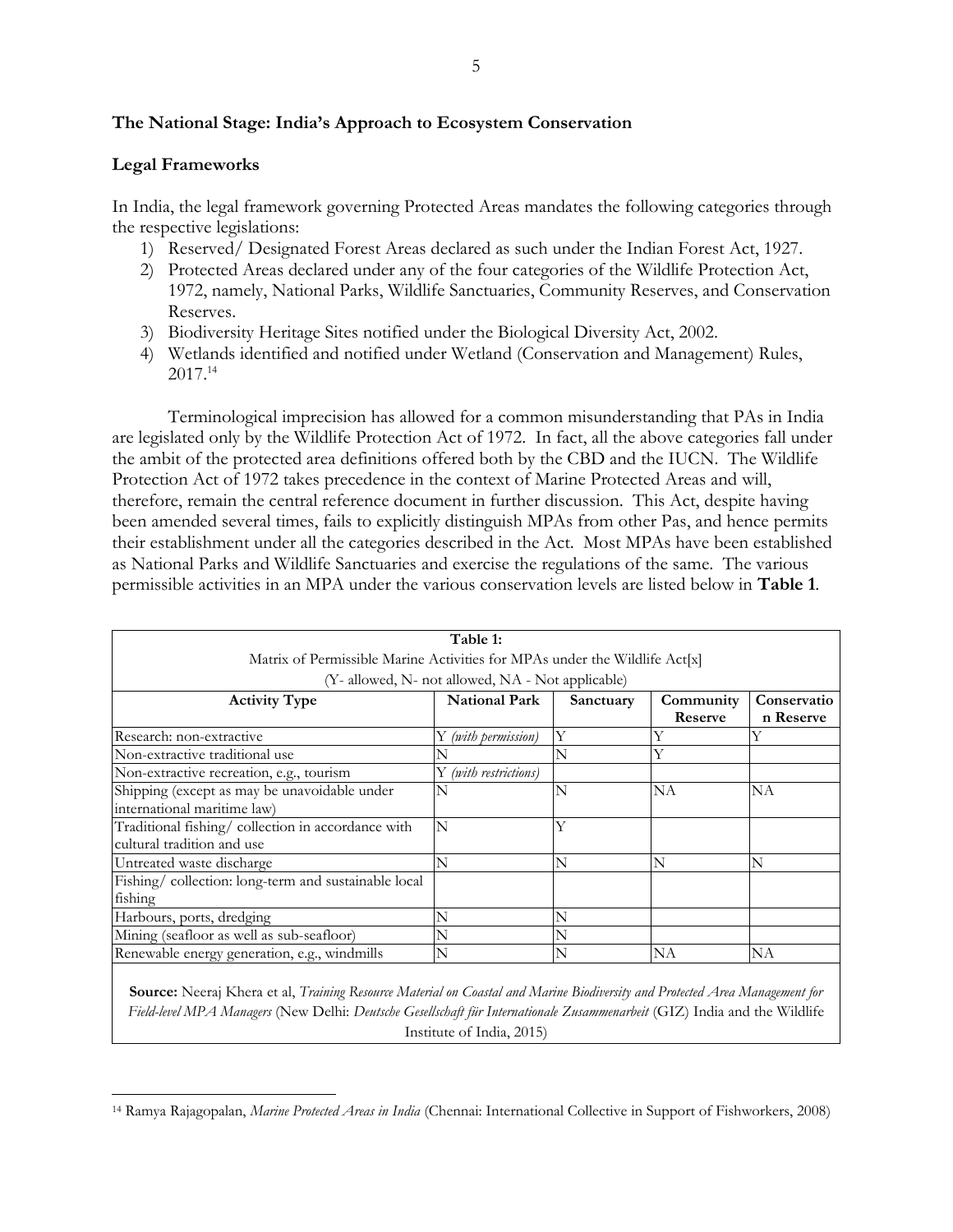It may be noted that the 2003 amendment to the Wildlife Act introduced "Conservation Reserves" and "Community Reserves", which include community involvement in protection. While Community Reserves only pertain to land and cannot be included as MPAs, Conservation Reserves are declared for protecting both landscapes and seascapes. Generally, the areas adjacent to National Parks and Sanctuaries are established as Conservation Reserves as linkages of the PA network.<sup>15</sup>

On the coasts, PAs that fall entirely or partially within 500 metres to landward from the High Tide Line (as described by the Coastal Regulation Zone notification, 2011) are considered to be MPAs. The seaward extent of MPAs under the Wildlife Act is limited to the extent of the Territorial Sea as promulgated by the Maritime Zones Act, 1976.<sup>16</sup>, i.e., 12 nautical miles from India's baseline. There are currently 25 MPAs on the mainland and 130 MPAs in the islands of India. Under the UNESCO-MAB program, the Central Government has also designated "Biosphere Reserves". Although these do not constitute a Protected Area as designated by the Wildlife Act, they are nevertheless included in the list of PAs submitted to the CBD.<sup>17</sup> The Wildlife Institute of India has additionally identified and prioritised 106 sites as "Important Coastal and Marine Biodiversity Areas" (ICMBAs) and proposed their upgradation to "Sanctuaries" or "Conservation Reserves".<sup>18</sup> It is noteworthy that only one identified ICMBA site — Angria Bank — lies within the Exclusive Economic Zone (EEZ).

#### **Biodiversity Targets: Then and Now**

To uphold the commitments of the Aichi targets, the GoI formulated twelve "National Biodiversity Targets" (NBT), which are listed as addendums to the "National Biodiversity Action Plan" (NBAP) of 2008. NBT 6 under the NBAP Addendum (2014) seeks to address the protected area coverage as envisioned by Aichi Target 11. The target states:

*"Ecologically representative areas on land and in inland waters, as well as coastal and marine zones, especially those of particular importance for species, biodiversity and ecosystem services, are conserved effectively and equitably, on the basis of protected area designation and management and other area-based conservation measures and are integrated into the wider landscapes and seascapes, covering over 20 % of the geographic area of the country, by 2020."*

The recent progress on achieving this quantitative target has been documented in India's 2018 report to the CBD. The report provides a detailed update of NBT 6 and concludes that the 20 per cent target of Protected Area and Other ABCM has been largely accomplished.<sup>19</sup> While this success is commendable, the target does not distinguish between terrain-specific PA coverage but, instead, demands 20% coverage over any "*geographic areas*" of the country. This means, the success of the larger target may not necessarily translate to an increase in MPAs. While in this case an increase in MPA coverage has, indeed, been noted, there is little doubt that such targets need to be

<sup>15</sup> Neeraj Khera et al, *Training Resource Material on Coastal and Marine Biodiversity and Protected Area Management for field-level MPA managers* (New Delhi: Deutsche Gesellschaft für Internationale Zusammenarbeit (GIZ) India and the Wildlife Institute of India, 2015)

<sup>16</sup> K Sivakumar et al, *Coastal and Marine Protected Areas in India: Challenges and Way Forward* (Dehradun: Wildlife Institute of India, 2013)

<sup>17</sup> Rajagopalan, *Supra* Note 14

<sup>18</sup> Sivakumar et al, *Supra* Note 16

<sup>19</sup> *India's Sixth National Report to the Convention on Biological Diversity* (2018), <https://chm.cbd.int/database/record?documentID=241351>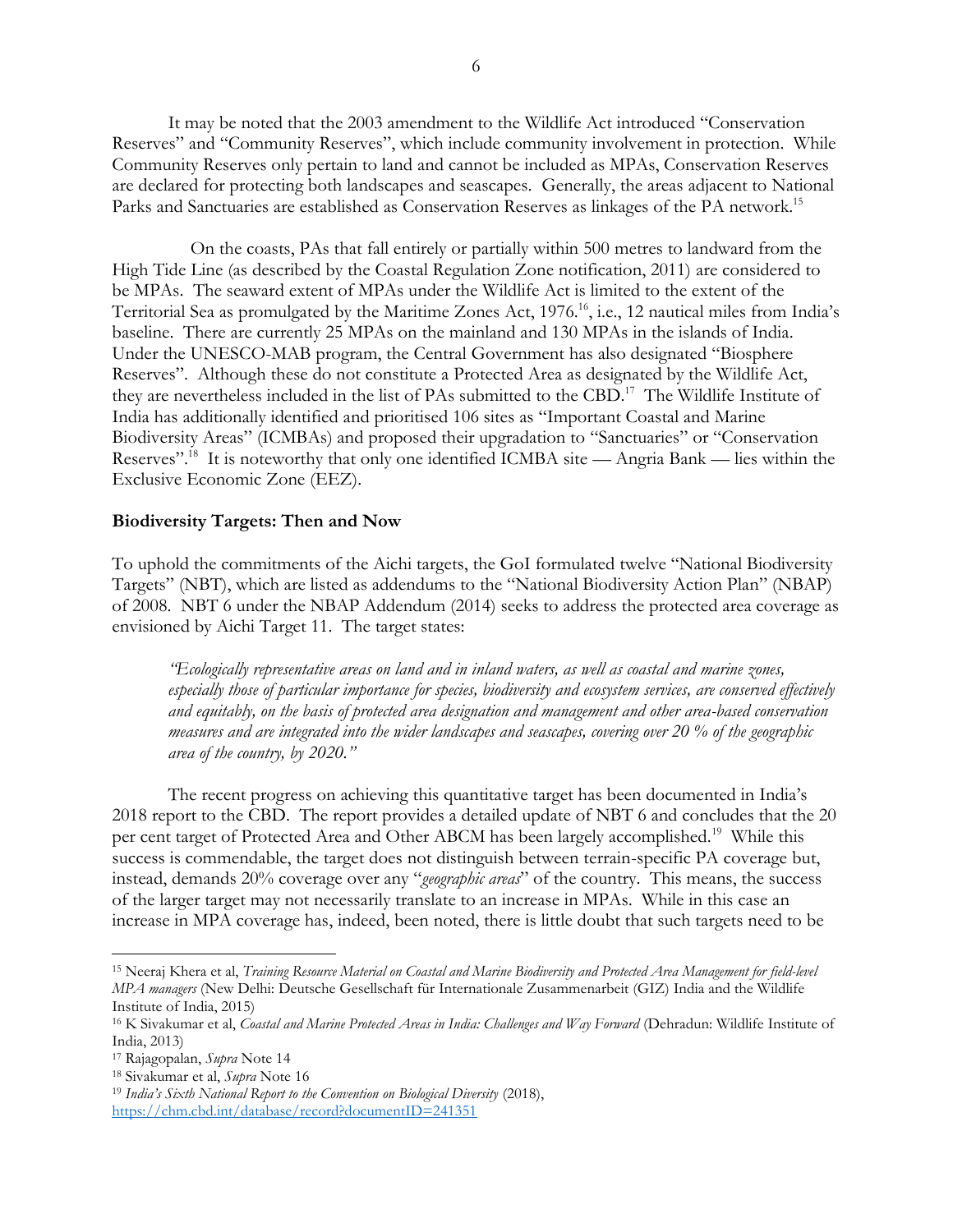drafted with far more precise language so as to promulgate commitments unambiguously, ensuring holistic management of both terrestrial and marine ecosystems.

Upon the finalisation of the next set of decadal PA coverage targets at the COP 15 to the CBD later in 2021, an amendment to the NBTs will likely follow. As a global target of 30 per cent of land and 30 per cent of ocean coverage by 2030 is expected, the national amendments must ensure adequate PA coverage and, moreover, must make a clear distinction between the commitments for marine and land-based PA coverage.

# **Future Outlook**

In the current absence of updated NBTs for the next decade, the "National Wildlife Action Plan" (NWAP) [2017-2030] provides a foundational conservation strategy.<sup>20</sup> Drafted by the Wildlife Institute of India, which operates under the Ministry of Forests, Environment and Climate Change (MoEFCC), the plan is commendably comprehensive and introduces hitherto excluded factors such as recognising the impacts of climate change on wildlife and biodiversity, and undertaking relevant mitigation measures. It also implements a 'landscape approach' to conservation, which ensures traditional socio-economic/ cultural use along with ecological conservation. Numerous challenges in coastal and marine conservation are acknowledged and adequate measures have been proposed to strengthen the MPA network.<sup>21</sup> Importantly, however, while the NWAP acknowledges the absence of MPAs in the EEZ, it fails in providing satisfactory remedial interventions. In this context, the challenges and opportunities associated with establishing MPAs in the EEZ will be discussed in detail in Part II of this two-part article series.

### **Management and Effectiveness**

Of course, the creation of MPAs is only the beginning of a long and arduous process of practicing, monitoring, and revisiting measures to conserve marine biodiversity. Assessing the management practices and their efficacy at actually achieving the desired goals is just as important, if not more so, as is the identification and designation of the MPAs themselves. To measure the impacts of the conservation measures, Protected Areas are required to undergo periodic assessments. The 1992 World Parks Congress in Venezuela was an influential juncture where the discussion on evaluation methods for PAs were debated at the international level. It led to the development of the "Management Effectiveness Evaluation" (MEE) framework, which has come to be defined as *"an assessment of how well PAs are being managed- primarily, whether they are protecting their values and achieving the goals and objectives agreed upon."* <sup>22</sup> Information gained from MEE assessments can be used to improve the performance of PAs by revisiting the management methods, changing resource allocation, and enhancing transparency for the various stakeholders.

The last two decades have seen the development of a variety of methodologies for MEEs, varying from questionnaire-type approaches to detailed monitoring systems that rely upon factors

<sup>20</sup> *National Wildlife Action Plan (2017-2031)*, Ministry of Environment, Forests and Climate Change (MoEFCC), Government of India

<sup>21</sup> Ibid

<sup>22</sup> Fiona Leverington et al, *Evaluating Effectiveness: A Framework for Assessing Management Effectiveness of Protected Areas* (Gatton, Australis: IUCN WCPA, 2008)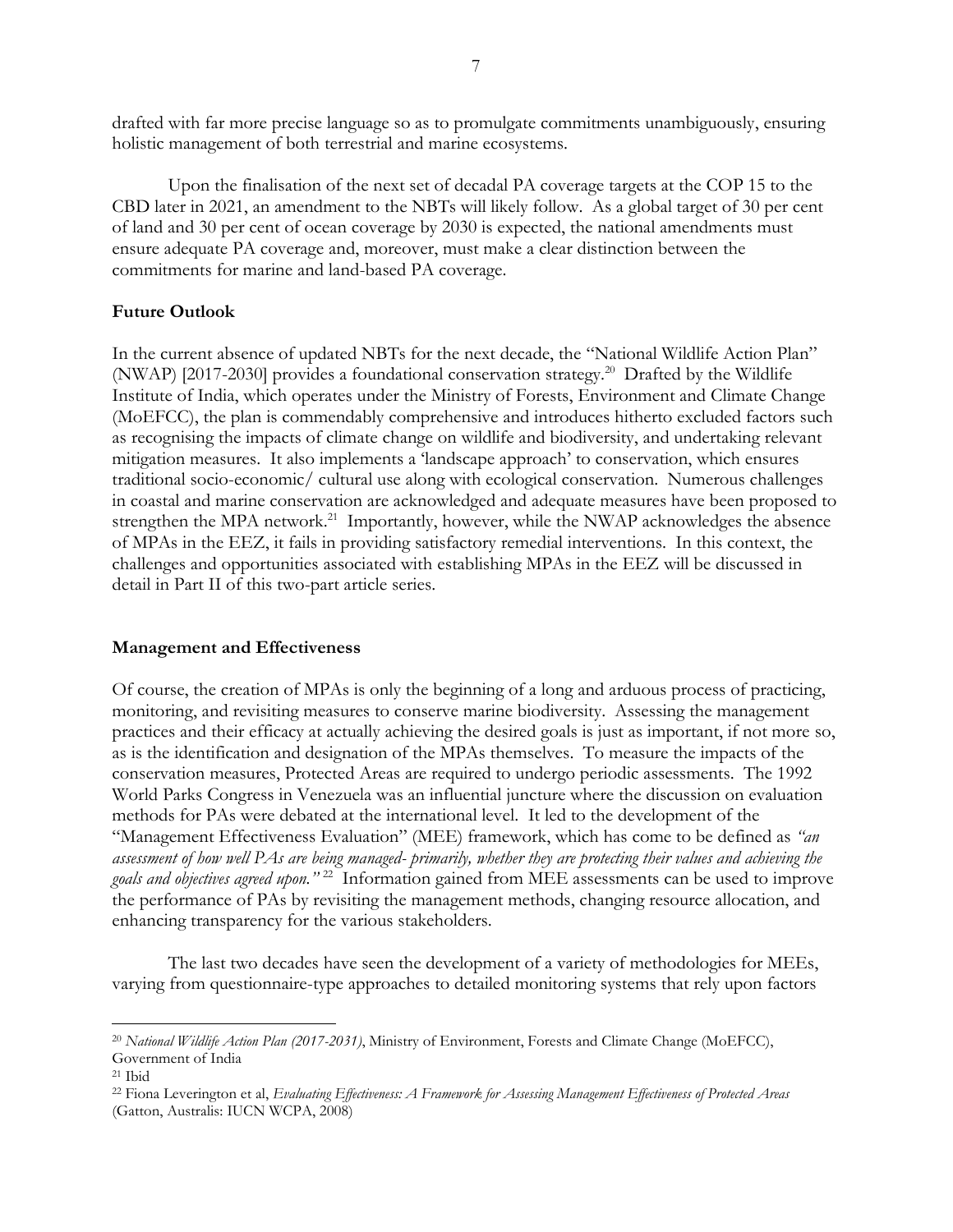such as the significance of the site, available time and resources, and stakeholder pressure.<sup>23</sup> However, most of these revolve around the IUCN's "World Commission on Protected Areas Framework for Assessing MEE". The WCPA Framework is a globally endorsed best-practice guide that fractionates the MEE into six key stages as presented in **Table 2**.

| <b>Elements</b> of<br>Evaluation<br>Context | Explanation                                                                                                                                 | Summary of the IUCN's World Commission on Protected Areas (WCPA) Framework<br>Criteria Assessed                                | <b>Focus of Evaluation</b>           |  |
|---------------------------------------------|---------------------------------------------------------------------------------------------------------------------------------------------|--------------------------------------------------------------------------------------------------------------------------------|--------------------------------------|--|
|                                             |                                                                                                                                             |                                                                                                                                |                                      |  |
|                                             |                                                                                                                                             |                                                                                                                                |                                      |  |
|                                             | Where are we now?<br>Assessment of importance,<br>threats, and policy environments                                                          | Significance<br>$\bullet$<br>Threats<br>Vulnerability<br>$\bullet$<br>National Context<br>Partners                             | Status                               |  |
| Planning<br>planning                        | Where do we want to be?<br>Assessment of PA design and                                                                                      | Protected area legislation and<br>policy<br>Protected area system design<br>Reserve design<br>$\bullet$<br>Management planning | Appropriateness                      |  |
| Inputs                                      | What do we need?<br>Assessment of resources needed<br>to carry out management                                                               | Resourcing of agency<br>٠<br>Resourcing of site<br>$\bullet$                                                                   | Resources                            |  |
| Processes                                   | How do we go about it?<br>Assessment of the way in which<br>management is conducted                                                         | Suitability of management<br>$\bullet$<br>processes                                                                            | Efficiency and<br>appropriateness    |  |
| Outputs                                     | What were the results?<br>Assessment of the<br>implementation of management<br>programmes and actions; delivery<br>of products and services | Results of management actions<br>$\bullet$<br>Services and products                                                            | Effectiveness                        |  |
| Outcomes                                    | What did we achieve?<br>Assessment of the outcomes and<br>the extent to which they achieved<br>the objectives                               | Impacts: effects of management<br>$\bullet$<br>in relation to objectives                                                       | Effectiveness and<br>appropriateness |  |

The CBD Programme of Work for Protected Areas calls on all member States to continue to expand and institutionalise management effectiveness assessments and aim towards assessing 60 per cent of the country's total area of National Parks and Wildlife Sanctuaries.

In India, the MEE process has been institutionalised to some extent, with the country having evaluated many of its World Heritage Sites, National Parks, Wildlife Sanctuaries and Tiger Reserves.<sup>24</sup> The most recent evaluation was undertaken between 2018-19 for 146 National Parks and Wildlife Sanctuaries, which included 5 MPAs, namely, the *Gulf of Mannar Marine National Park*, the *Krishna Wildlife Sanctuary*, the *Bhitarkanika Wildlife Sanctuary*, the *Thane Creek Flamingo Wildlife Sanctuary*, and, the *Pitti Wildlife Sanctuary*. The evaluation abided by the WCPA Framework and used

<sup>23</sup> Dhananjai Mohan et al*, Management Effectiveness Evaluation (MEE) of National Parks and Wildlife Sanctuaries in India. Process and Outcomes, 2018-19 (Volume IV)* (Dehradun: Wildlife Institute of India, 2020) <sup>24</sup> *Ibid*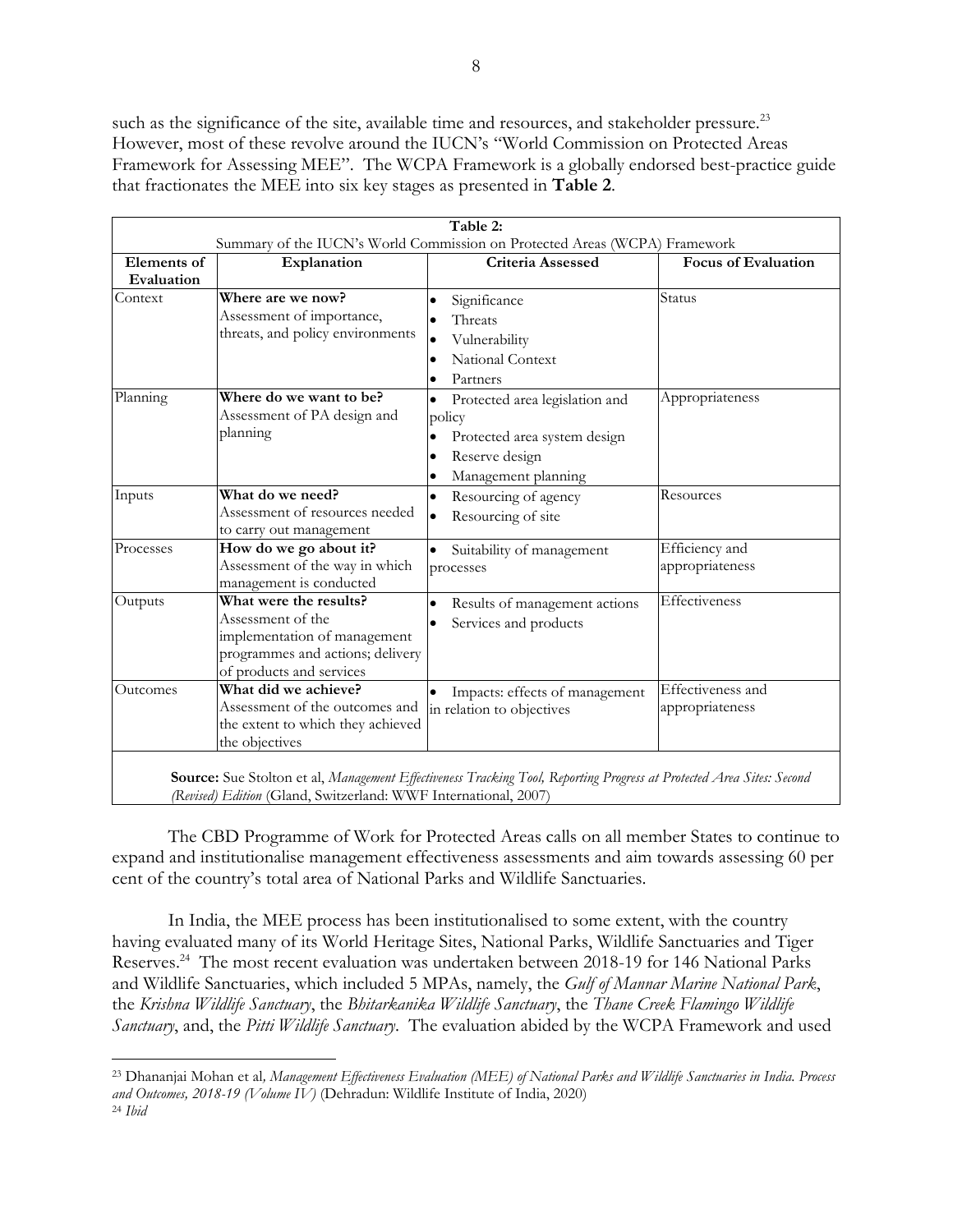a "Rapid Expert-Based Scorecard" method where different parameters concerning the biophysical, socio-economic, and governance aspects, each having multiple criteria, were given a score and, subsequently, a total score was generated to measure overall performance. The management strengths, weaknesses, and actionable points were also highlighted in the evaluation.

However, because such an assessment framework is meant to apply across all PAs of all regions and terrains, it is likely to overlook certain parameters specific to MPAs, given the vastly different challenges of the marine environment. It is very encouraging to note that in order to address this potential infirmity, plans to create an MPA-specific-MEE were, indeed, announced earlier this year. This is currently being jointly developed by the WII and the MoEFCC and can be expected soon.<sup>25</sup> Of course, there is no gainsaying that while this represents a step in the right direction, much remains to be done to overcome the issues in the management of Indian MPAs. Clear evidence of this is to be found in the findings of the latest MEE assessment (2018-19) mentioned above. According to the report, four of the five MPAs that were evaluated face threats to water quality from industrial wastewater, untreated domestic sewage, discharge from mining activities, increasing salinity, and reduced freshwater flow. Three of the five MPAs lack adequate staff to ensure efficient day-to-day monitoring and also lack the technical staff to address scientific and communal issues. The *Pitti Wildlife Sanctuary* also faces a shortage of both, budget and infrastructure. Additionally, lack of consolidated and well-documented data is a common problem across these MPAs.<sup>26</sup> The *Malvan Marine Wildlife Sanctuary* was also evaluated, with poor performance being reflected in the 2017-18 MEE report. It faces a number of problems such as inadequate management, pollution from unregulated tourism and untreated domestic sewage disposal, and, failure to settle rights and provide concessions to local residents. According to an independent analysis from 2018, the many MPAs in the Andaman and Nicobar Islands also face similar challenges especially in terms of lack of public infrastructure and inadequate staffing.<sup>27</sup>

Moreover, some conservation experts argue that the role of the Forest Department as the central authority for MPA management (which has conventionally been the case) results in suboptimal governance because of their 'terrestrial lens' on conservation.<sup>28</sup> In India, almost all the MPAs are coastal but the focus of conservation is reported to be towards the terrestrial component to the neglect of the marine component. Therefore, there is a need for better inter-departmental coordination between the Fisheries Department, the Coast Guard, and the Department of Tourism, for a more holistic approach to MPA management.

As discussed in this article, much progress has been made in recent decades, both at the international and national levels, in terms of creating appropriate legal and institutional frameworks related to protection and conservation of marine ecosystems and biodiversity. However, in terms of actual coverage of MPAs, much more work needs to be done to meet the ambitious goal of protecting at least 30 per cent of the global ocean as suggested by marine scientists and experts. At

<sup>25</sup> Ministry of Environment, Forests and Climate Change, Government of India, "Best Managed Protected Areas in the Country to be Ranked and Awarded Every Year: Shri Prakash Javadekar. Environment Minister Releases Management Effectiveness Evaluation (MEE) of 146 National Parks and Wildlife Sanctuaries. Framework for Management Effectiveness Evaluation of Indian Zoos (MEE-Zoo) and of Marine Protected Areas also Launched," *PIB Delhi*, 11 January 2021.<https://pib.gov.in/PressReleasePage.aspx?PRID=1687688>

<sup>26</sup> Mohan et al, *Supra* Note 23

<sup>27</sup> Shimul Bijoor et al, *Management of Marine Protected Areas in the Andaman Islands: Two case studies* (Bangalore: Dakshin Foundation, 2018)

<sup>28</sup> Ibid